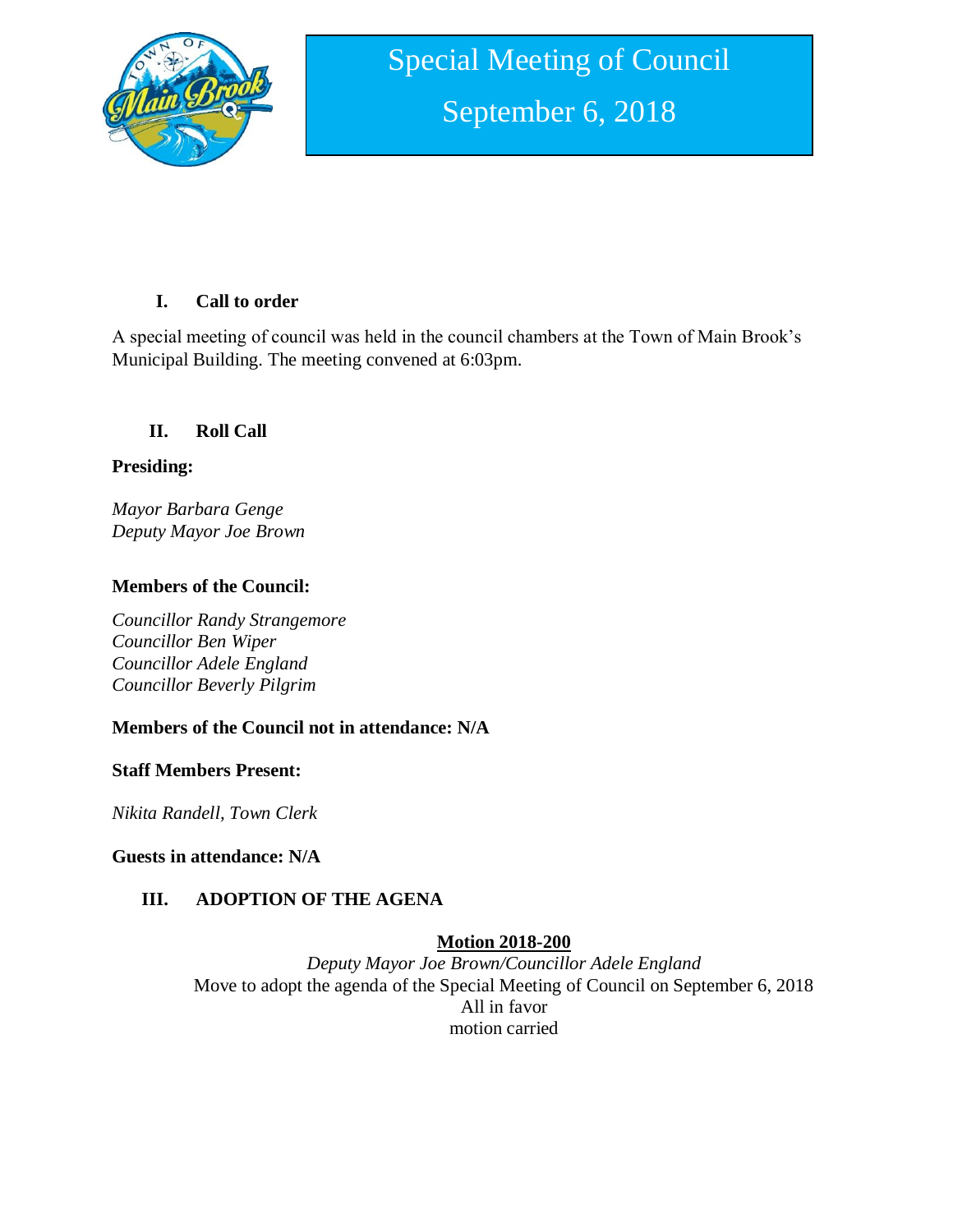**Public Works Rate -** Recently, a gentleman had called requesting the rental of the loader to push back a long liner in the water down by the government wharf. When asked by a lady on the gentleman's behalf, Clerk Randell advised that she would have to discuss this matter with council as she was not aware that it was requested the prior year as well. Upon discussion with Mayor Genge, the decision was to not approve the rental of the loader to push back a long liner. As discussed, several times in the past, there is a business in town who can perform this type of work and is much like the snow clearing. If a driveway needs to be cleared, again there is a business in town that can do the job. These limits were clearly set in place in order to not affect the livelihood of another business. In addition to this, the loader is for the town. Council discussed in depth that it is for the purpose of the town, for snow clearing, grading, and should anyone need help in an emergency situation. In addition, council requested for Clerk Randell to find the minute from 2017 where council had approved the use of the loader to push a long liner back in and also to find the minute in 2012 that states the type of work that the loader could perform. This matter is to be tabled to the next Regular Meeting of Council to give Clerk Randell ample time to gather the information necessary to present to the next meeting which also includes contact the insurance company to clarify our liability in instances such as these.

**JCP –** A discussion took place regarding the expense budget for the upcoming JCP. The Town originally applied for 42,581 but was only approved for 28,382 which means it will not be possible to complete all renovations that the town had originally applied for. The only way it will be possible is if Take Charge NL decides to fund a portion of the costs for electrical leaving the town with extra money to work with under the project. Clerk Randell to follow up with Take Charge NL to see if a decision can be made on our application as soon as possible.

Clerk Randell also presented to council the approval of 12 workers for the JCP (6 general labourers, 4 semi skilled labourers, and 2 supervisors). Council agreed to advertise for these positions as soon as possible.

Also noted was that if anyone from council was considering applying for the JCP, they would have to be excluded from the Hiring Committee as a conflict of interest.

#### **Motion 2018-201**

*Councillor Beverly Pilgrim/Councillor Ben Wiper* Move to advertise the twelve (12) positions for the Job Creation Project All in favor Motion Carried

**Town Logo –** Ben Wiper presented to council six different logos that could be suitable for the town. Council had to decide on which logo to go with and narrowed it down to two. Council discussed around the table any changes or details that needed to be added in to the remaining two and Councillor Wiper will make the necessary changes. Once the changes are made, Councillor Wiper will send the final revisions via email to Clerk Randell and the council members to make a final decision.